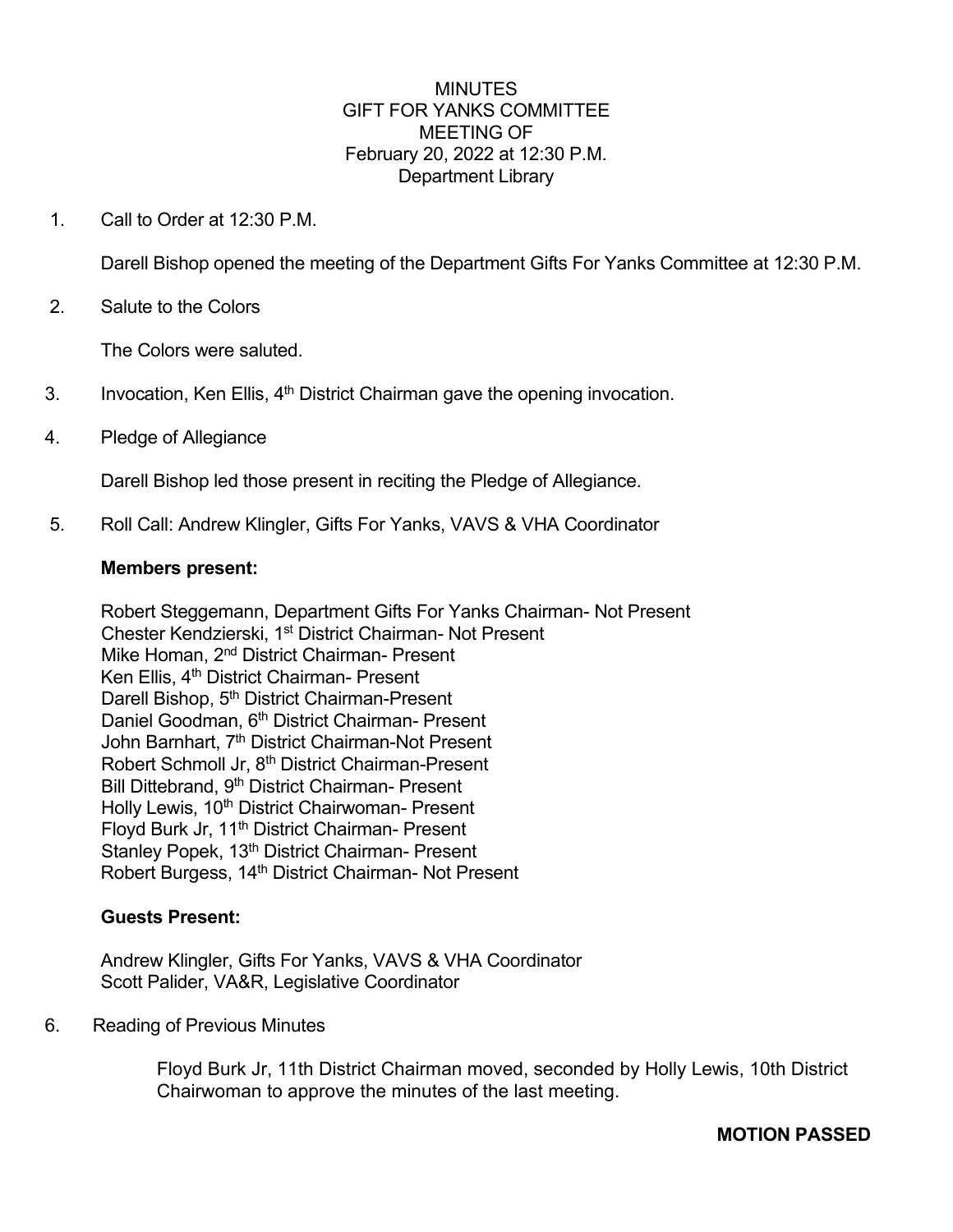# 7. Sub-Committee Meeting Discussion

Ken Ellis 4th District Chairman discussed that all of the gifts from this year had been distributed out successfully.

## 8. Unfinished Business-

a. Distribution of old gifts-

Stanely Popek 13<sup>th</sup> District Chairman inquired about acquiring some of the extra gifts and it was noted that there was an opportunity for all the members to retrieve extra gifts from the back. It was also pointed out by Holly Lewis 10<sup>th</sup> District Chairwoman, that not all the committee members had received their personal gifts from this year's operation. The committee also brought up the questions on why there was an excess of gifts remaining from this year. This excess was attributed to the COVID restrictions in some facilities.

b. John Tepper inquired about the monies remaining for the Chillicothe VA. It was determined that the VAVS coordinator had passed away and the district did not request funds. Holly Lewis  $10<sup>th</sup>$  District Chairwoman presented to the committee a need for a manual that thoroughly explains the special request process.

## 9. New Business-

a. Gift Card Proposal- Darell Bishop 5<sup>th</sup> District Chairman proposed that this year the committee consider that the gifts for this upcoming Christmas be gift cards. Andrew Klingler, Department Gifts For Yanks Coordinator, presented the proposition given by the gift card company Signature. Robert Schmoll Jr 8<sup>th</sup> District Chairman voiced his concerns over gifts in the past had been manufactured in China. He agreed that gift cards were a great way to help veterans and that the funds would not be used for Chinese made products. Stanely Popek 13<sup>th</sup> District Chairman motioned for the 12 month expiration gift card option which was \$3.06 per card this motion was seconded by Robert Schmoll Jr 8<sup>th</sup> District Chairman. The committee then requested that the usage of the gift cards would need to be tracked if possible.

## **MOTION PASSED**

b. Budget Review- Darell Bishop  $5<sup>th</sup>$  District Chairman presented to the committee that in the past few years the committee has given the American Legion Auxiliary \$11,000 every for them to purchase gifts and other items for the Cleveland, Dayton, Cincinnati, and Chillicothe VA facilities. This allotment had not been approved in the past and it was determined by the committee that this would need to be changed. Holly Lewis 10<sup>th</sup> District Chairwoman motioned that \$8,000 be designated towards the American Legion Auxiliary to be used at the Dayton, Cincinnati, Cleveland and Chillicothe VA facilities with \$2,000 going to each. Holly stated that the committee is given a report on how the donated funds were used. The American Legion Auxiliary has somewhere stated that the Gift For Yanks had donated funds when distributing the materials. Stanely Popek 13<sup>th</sup> District Chairman, seconded the motion.

### **MOTION PASSED**

c. It was brought up that the committee will have Andrew Klingler, Department Gifts For Yanks Coordinator, send in a request to American Legion Charities for \$50,000. This amount will help the Gift For Yanks Committee reach its fundraising goals. Stanely Popek 13<sup>th</sup> District Chairman motioned that the committee will wait until the May meeting to determine the budget after a finance report is mailed out to the committee. Holly Lewis 10th District Chairwoman seconded the motion.

## **MOTION PASSED**